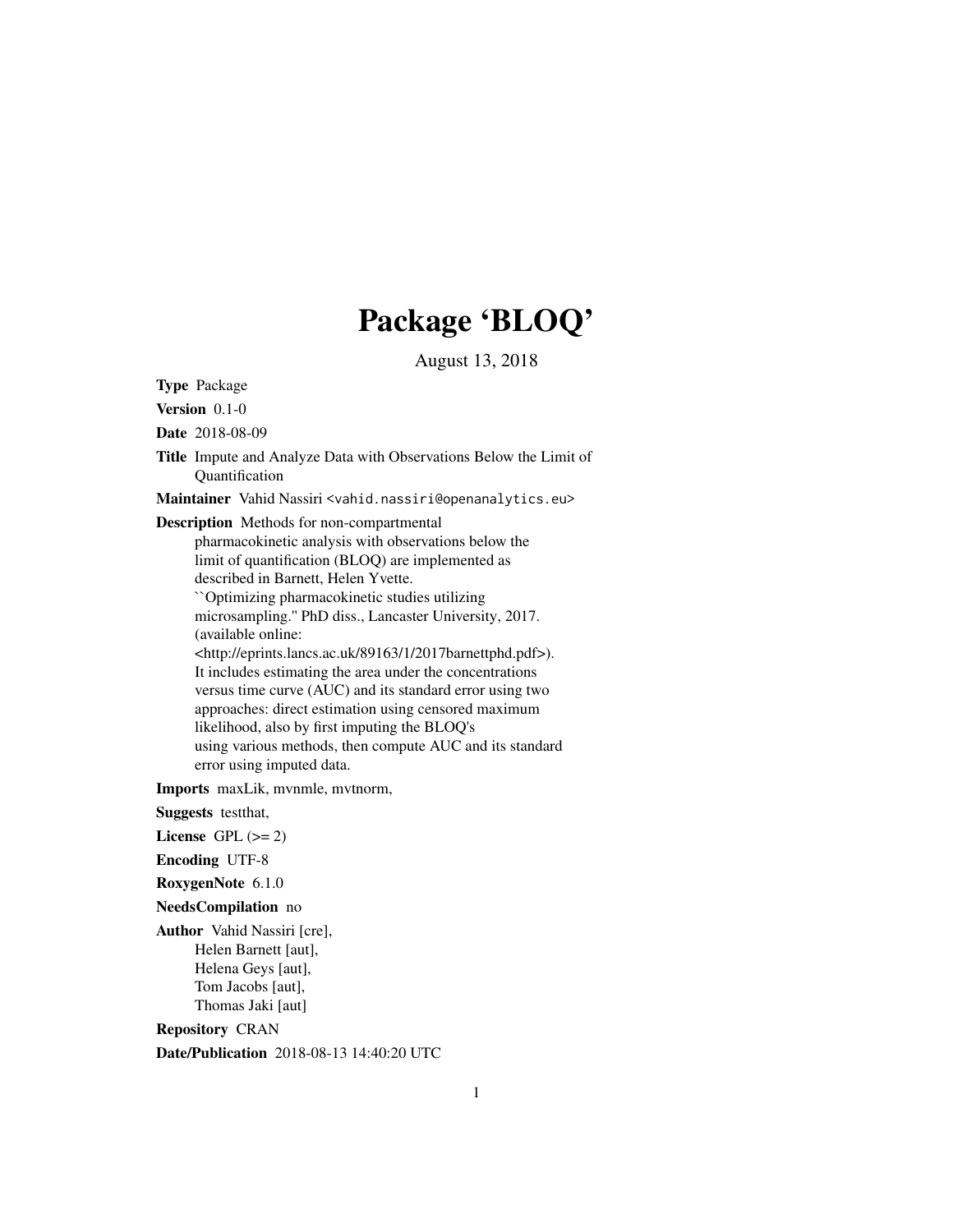# <span id="page-1-0"></span>R topics documented:

| Index |  |
|-------|--|
|       |  |
|       |  |
|       |  |
|       |  |
|       |  |
|       |  |
|       |  |
|       |  |
|       |  |
|       |  |
|       |  |
|       |  |

estimateAUCandStdErr *Estimate AUC and its standard error*

# Description

function to estimate AUC and compute standard error of this estimate

# Usage

```
estimateAUCandStdErr(imputedData, timePoints, isMultiplicative = FALSE,
 na.rm = FALSE)
```
# Arguments

| imputedData      | numeric matrix or data frame of size n by J (n the sample size and J the number<br>of time points)                             |  |
|------------------|--------------------------------------------------------------------------------------------------------------------------------|--|
| timePoints       | vector of time points                                                                                                          |  |
| isMultiplicative |                                                                                                                                |  |
|                  | logical variable indicating whether an additive error model (FALSE) or a multi-<br>plicative error model (TRUE) should be used |  |
| na.rm            | logical variable indicating whether the rows with missing values should be ig-<br>nored or not.                                |  |

# Value

vector of length 2 with estimated AUC and its standard error

#### Author(s)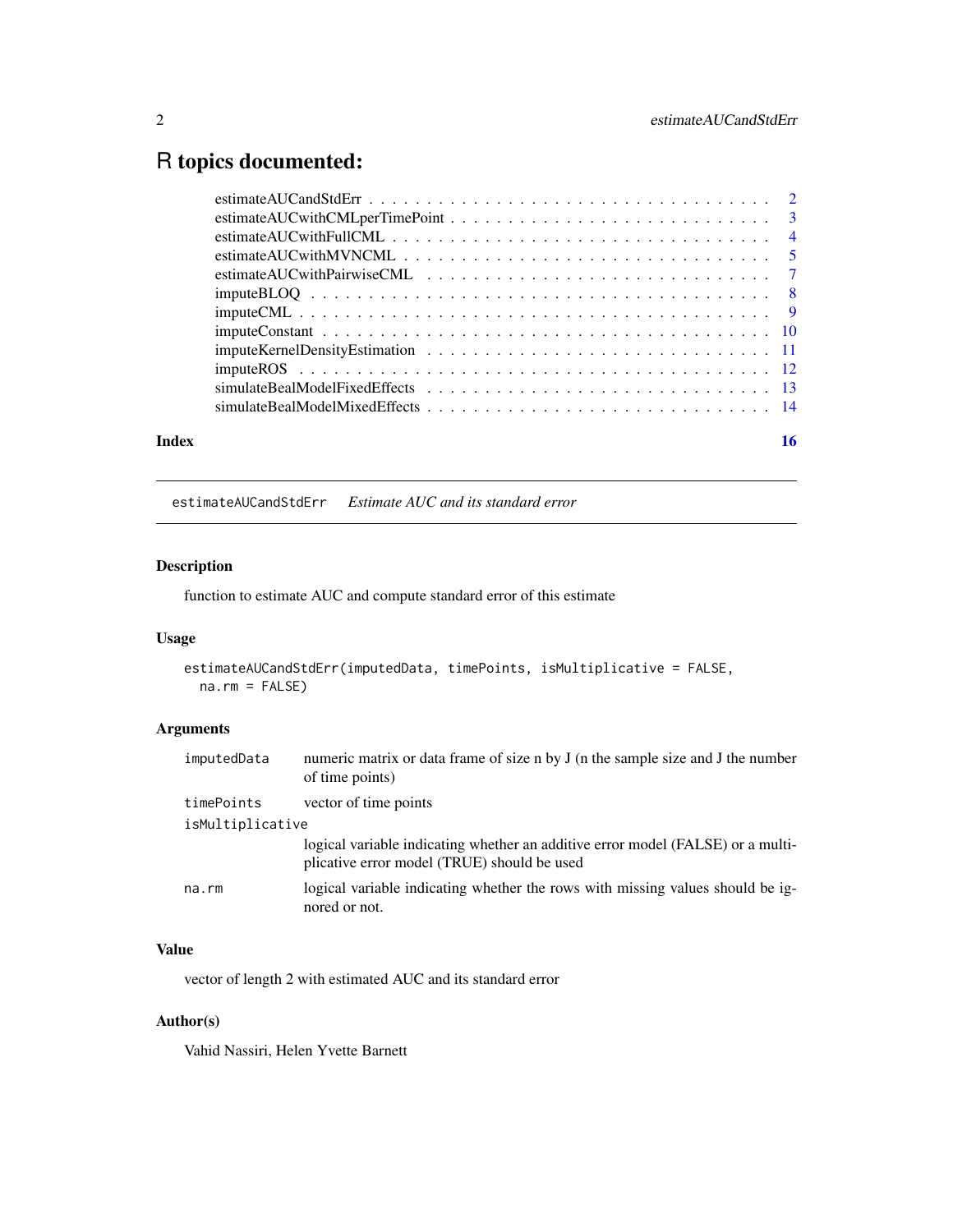#### <span id="page-2-0"></span>Examples

```
# generate data from Beal model with only fixed effects
set.seed(111)
genDataFixedEffects <- simulateBealModelFixedEffects(10, 0.693,
  1, 1, seq(0.5,3,0.5))
# Impute the data with BLOQ's with one of the provided methods,
# for example, here we use ROS
imputedDataROS <- imputeROS(genDataFixedEffects, 0.1)
# estimate AUC and its standard error
estimateAUCandStdErr(imputedDataROS,seq(0.5,3,0.5))
```

```
estimateAUCwithCMLperTimePoint
```
*estimate AUC with censored maximum likelihood per time point*

#### Description

function to estimate mean and standard error of each column of data with BLOQ's using a censored maximum likelihood (CML) approach, then use these estimates for estimating AUC and its standard error

#### Usage

```
estimateAUCwithCMLperTimePoint(inputData, LOQ, timePoints,
  isMultiplicative = FALSE, onlyFitCML = FALSE,
  printCMLmessage = TRUE, CMLcontrol = NULL)
```
#### Arguments

| inputData        | numeric matrix or data frame of the size n by J (n the sample size and J the<br>number of time points) the input dataset                                   |
|------------------|------------------------------------------------------------------------------------------------------------------------------------------------------------|
| L <sub>00</sub>  | scalar, limit of quantification value                                                                                                                      |
| timePoints       | vector of time points                                                                                                                                      |
| isMultiplicative |                                                                                                                                                            |
|                  | logical variable indicating whether an additive error model (FALSE) or a multi-<br>plicative error model (TRUE) should be used                             |
| onlyFitCML       | logical variable with FALSE as default, if TRUE only the censored maximum<br>likelihood estimates will be calculated                                       |
| printCMLmessage  |                                                                                                                                                            |
|                  | logical variable with TRUE as default, if TRUE then messages regarding the<br>convergence status of censored log-likelihood maximization will be printed.  |
| CMLcontrol       | list of arguments to control convergence of maximization algorithm. It is the<br>same argument as control in the function max Lik in the R package max Lik |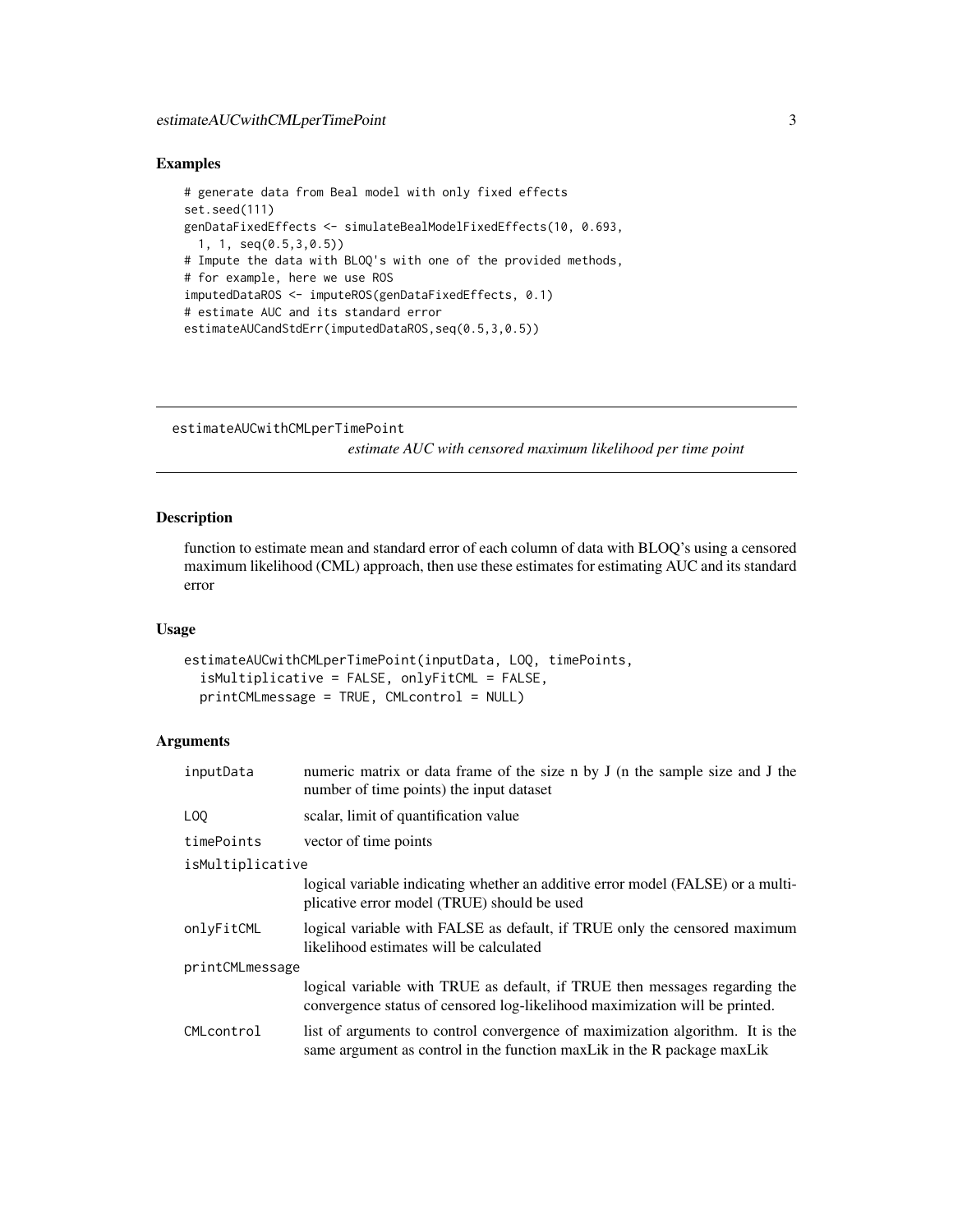#### <span id="page-3-0"></span>Value

a list with three components: output of maxLik function, estimated parameters for each column using censored maximum likelihood, and estimated AUC and its standard error.

#### Author(s)

Vahid Nassiri, Helen Yvette Barnett

#### See Also

[maxLik](https://www.rdocumentation.org/packages/maxLik/versions/1.3-4/topics/maxLik)

#### Examples

```
# generate data from Beal model with only fixed effects
set.seed(111)
genDataFixedEffects <- simulateBealModelFixedEffects(10, 0.693,
 1, 1, seq(0.5,3,0.5))
# Multiplicative error model
estimateAUCwithCMLperTimePoint(genDataFixedEffects, 0.1, seq(0.5,3,0.5), TRUE)
```
estimateAUCwithFullCML

*estimate AUC with Full censored maximum likelihood*

#### Description

function to estimate mean and and covariance matrix of censored data using a full censored maximum likelihood approach (with a special structure for the covariance matrix which only allows correlations between successive time points), then use these estimates for estimating AUC and its standard error

#### Usage

```
estimateAUCwithFullCML(inputData, LOQ, timePoints,
  isMultiplicative = FALSE, onlyFitCML = FALSE,
  printCMLmessage = TRUE, CMLcontrol = NULL, na.rm = TRUE)
```
#### Arguments

| inputData        | numeric matrix or data frame of the size n by J (n the sample size and J the<br>number of time points) the input dataset       |  |
|------------------|--------------------------------------------------------------------------------------------------------------------------------|--|
| LOO              | scalar, limit of quantification value                                                                                          |  |
| timePoints       | vector of time points                                                                                                          |  |
| isMultiplicative |                                                                                                                                |  |
|                  | logical variable indicating whether an additive error model (FALSE) or a multi-<br>plicative error model (TRUE) should be used |  |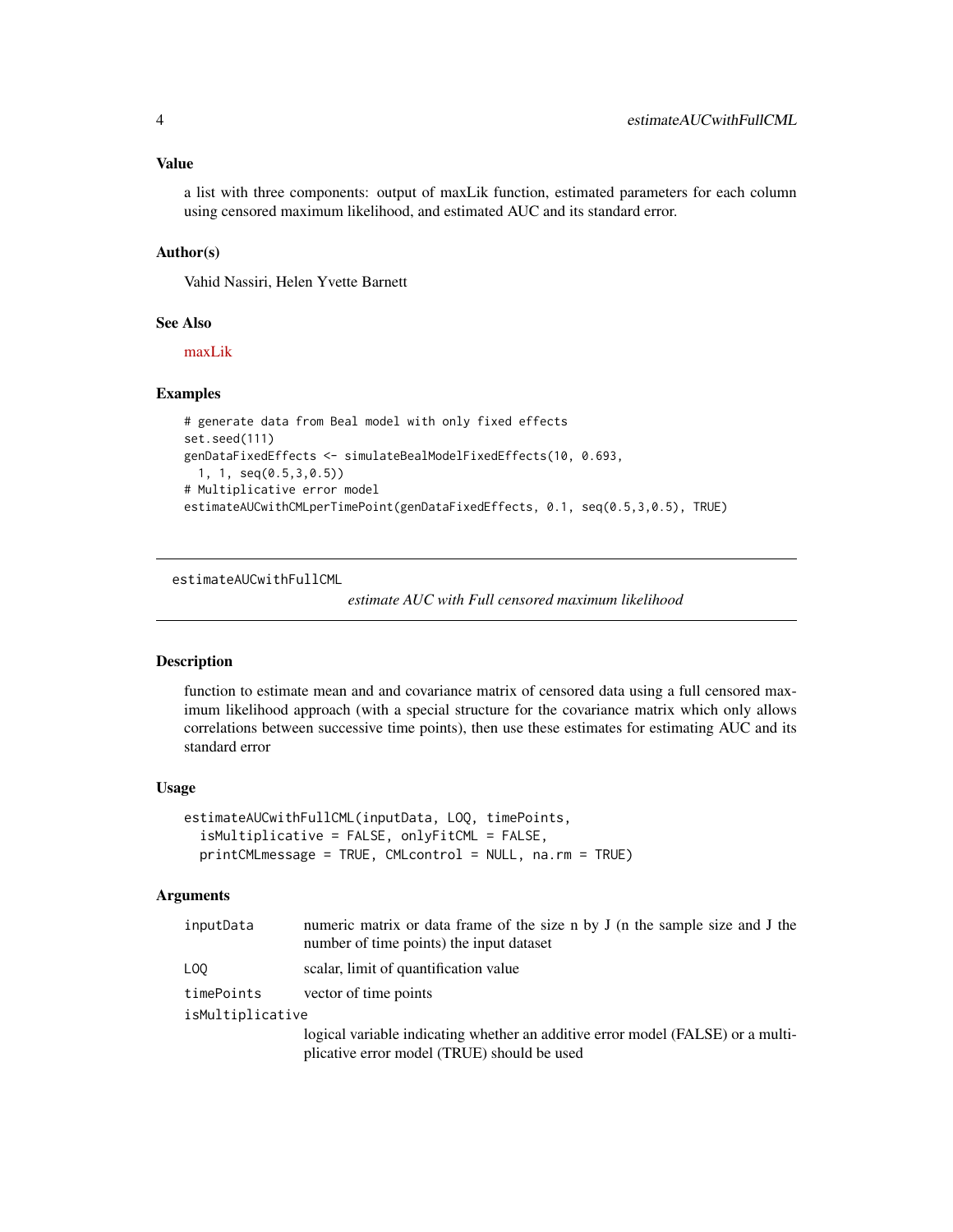<span id="page-4-0"></span>

| onlyFitCML      | logical variable with FALSE as default, if TRUE only the censored maximum                                                                                 |
|-----------------|-----------------------------------------------------------------------------------------------------------------------------------------------------------|
|                 | likelihood estimates will be calculated                                                                                                                   |
| printCMLmessage |                                                                                                                                                           |
|                 | logical variable with TRUE as default, if TRUE then messages regarding the<br>convergence status of censored log-likelihood maximization will be printed. |
| CMLcontrol      | list of arguments to control convergence of maximization algorithm. It is the<br>same argument as control in the function maxLik in the R package maxLik  |
| na.rm           | logical variable indicating whether the lines with missing values should be ig-<br>nored (TRUE, default) or not (FALSE).                                  |

#### Value

a list with three components: output of maxLik function, estimated parameters (mean vector and the covariance matrix) using censored maximum likelihood, and estimated AUC and its standard error.

#### Author(s)

Vahid Nassiri, Helen Yvette Barnett

#### See Also

[maxLik](https://www.rdocumentation.org/packages/maxLik/versions/1.3-4/topics/maxLik)

#### Examples

```
#' # generate data from Beal model with only fixed effects
set.seed(123)
genDataFixedEffects <- simulateBealModelFixedEffects(10, 0.693,
1, 1, seq(0.5,3,1.5))
estimateAUCwithFullCML(genDataFixedEffects, 0.15, seq(0.5,3,1.5))
```
estimateAUCwithMVNCML *estimate AUC with multivariate normal censored maximum likelihood*

#### Description

function to estimate mean and and covariance matrix of censored data using a full censored maximum likelihood approach (with a special structure for the covariance matrix which only allows correlations between successive time points), then use these estimates for estimating AUC and its standard error

#### Usage

```
estimateAUCwithMVNCML(inputData, LOQ, timePoints,
  isMultiplicative = FALSE, onlyFitCML = FALSE,
  printCMLmessage = TRUE, CMLcontrol = NULL, na.rm = TRUE,
  isPairwise = FALSE)
```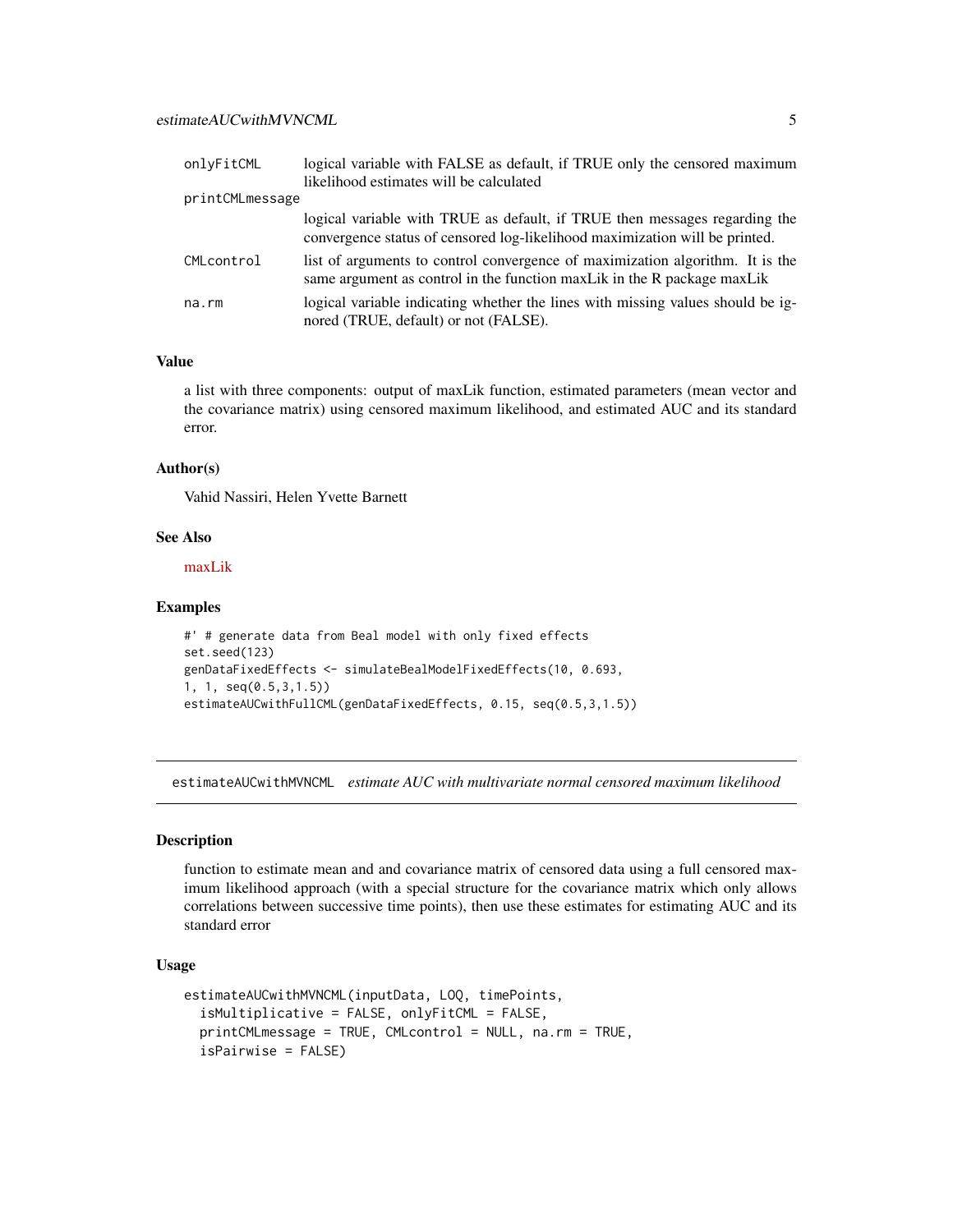# Arguments

| inputData        | numeric matrix or data frame of the size n by J (n the sample size and J the<br>number of time points) the input dataset                                                                                                                       |
|------------------|------------------------------------------------------------------------------------------------------------------------------------------------------------------------------------------------------------------------------------------------|
| L <sub>00</sub>  | scalar, limit of quantification value                                                                                                                                                                                                          |
| timePoints       | vector of time points                                                                                                                                                                                                                          |
| isMultiplicative |                                                                                                                                                                                                                                                |
|                  | logical variable indicating whether an additive error model (FALSE) or a multi-<br>plicative error model (TRUE) should be used                                                                                                                 |
| onlyFitCML       | logical variable with FALSE as default, if TRUE only the censored maximum<br>likelihood estimates will be calculated                                                                                                                           |
| printCMLmessage  |                                                                                                                                                                                                                                                |
|                  | logical variable with TRUE as default, if TRUE then messages regarding the<br>convergence status of censored log-likelihood maximization will be printed.                                                                                      |
| CMLcontrol       | list of arguments to control convergence of maximization algorithm. It is the<br>same argument as control in the function maxLik in the R package maxLik                                                                                       |
| $na$ . $rm$      | logical variable indicating whether the lines with missing values should be ig-<br>nored (TRUE, default) or not (FALSE).                                                                                                                       |
| isPairwise       | logical variable, if TRUE the unstructured covariance matrix will be estimated<br>using pairwise approach, otherwise (FALSE, default) the full maximum likeli-<br>hood will be used with a special structure imposed on the covariance matrix. |

# Value

a list with three components: output of maxLik function, estimated parameters (mean vector and the covariance matrix) using censored maximum likelihood, and estimated AUC and its standard error.

#### Author(s)

Vahid Nassiri, Helen Yvette Barnett

# See Also

[maxLik](https://www.rdocumentation.org/packages/maxLik/versions/1.3-4/topics/maxLik)

```
# generate data from Beal model with only fixed effects
set.seed(111)
genDataFixedEffects <- simulateBealModelFixedEffects(10, 0.693,
1, 1, seq(0.5,3,1.5))
estimateAUCwithMVNCML(genDataFixedEffects, 0.1, seq(0.5,3,1.5))
estimateAUCwithMVNCML(genDataFixedEffects, 0.1, seq(0.5,3,1.5),
isPairwise = TRUE)
```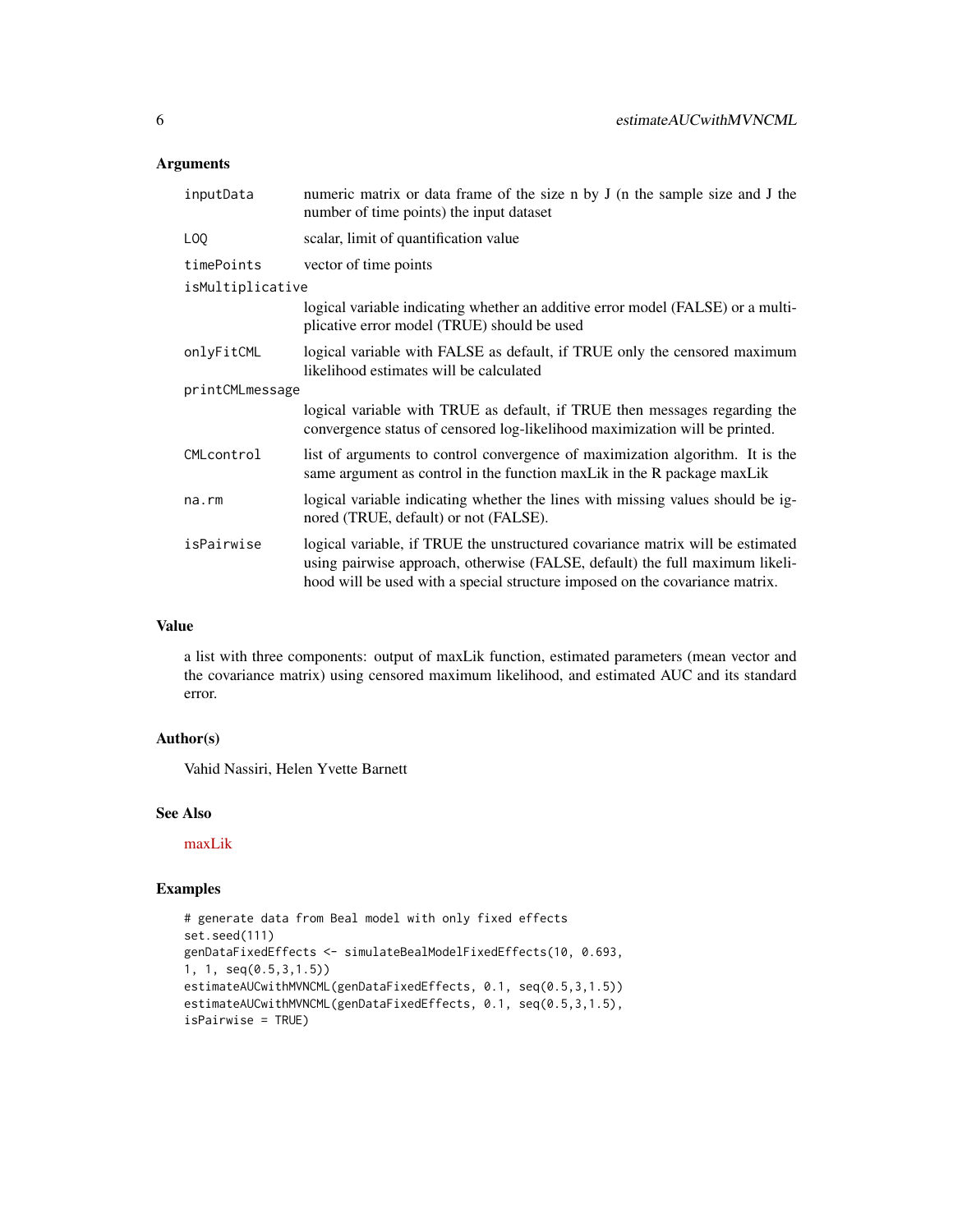<span id="page-6-0"></span>estimateAUCwithPairwiseCML

*estimate AUCwith pairwise censored maximum likelihood*

#### Description

function to estimate mean and and covariance matrix of censored data using a full censored maximum likelihood approach via fitting all possible pairs, then use these estimates for estimating AUC and its standard error

# Usage

```
estimateAUCwithPairwiseCML(inputData, LOQ, timePoints,
  isMultiplicative = FALSE, onlyFitCML = FALSE, CMLcontrol = NULL,
  na.rm = TRUE)
```
# Arguments

| inputData        | numeric matrix or data frame of the size n by J (n the sample size and J the<br>number of time points) the input dataset                                                                            |
|------------------|-----------------------------------------------------------------------------------------------------------------------------------------------------------------------------------------------------|
| L <sub>00</sub>  | scalar, limit of quantification value                                                                                                                                                               |
| timePoints       | vector of time points                                                                                                                                                                               |
| isMultiplicative |                                                                                                                                                                                                     |
|                  | logical variable indicating whether an additive error model (FALSE) or a multi-<br>plicative error model (TRUE) should be used                                                                      |
| onlyFitCML       | logical variable with FALSE as default, if TRUE only the censored maximum<br>likelihood estimates will be calculated                                                                                |
| CMLcontrol       | list of arguments to control convergence of maximization algorithm. It is the<br>same argument as control in the function max Lik in the R package max Lik                                          |
| na.rm            | logical variable indicating whether the lines with missing values should be ig-<br>nored (TRUE, default) or not (FALSE). Note that, it will be applied for the<br>sub-datasets regarding each pair. |

#### Value

a list with three components: output of maxLik function, estimated parameters (mean vector and the covariance matrix) using censored maximum likelihood, and estimated AUC and its standard error.

#### Author(s)

Vahid Nassiri, Helen Yvette Barnett

# See Also

[maxLik](https://www.rdocumentation.org/packages/maxLik/versions/1.3-4/topics/maxLik)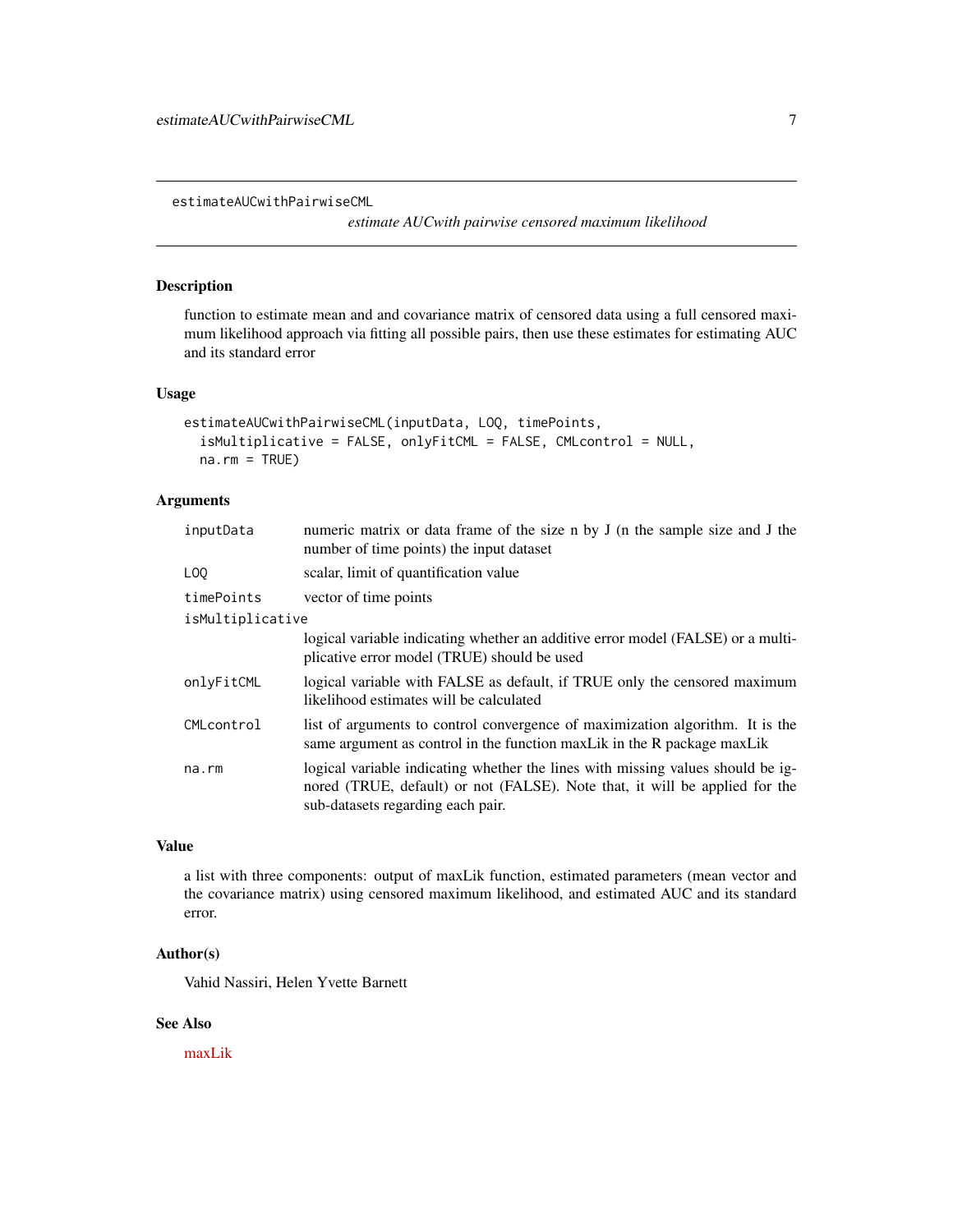# Examples

```
# generate data from Beal model with only fixed effects
set.seed(111)
genDataFixedEffects <- simulateBealModelFixedEffects(10, 0.693,
1, 1, seq(0.5,3,1.5))
estimateAUCwithPairwiseCML(genDataFixedEffects, 0.1, seq(0.5,3,1.5))
```
# imputeBLOQ *impute BLOQ's with various methods*

# Description

function to impute BLOQ's. The user can define column-specific methods to impute the BLOQ's.

# Usage

```
imputeBLOQ(inputData, LOQ, imputationMethod, progressPrint = FALSE, ...)
```
# Arguments

| inputData | numeric matrix or data frame of the size n by J (n the sample size and J the |
|-----------|------------------------------------------------------------------------------|
|           | number of time points) the input dataset                                     |

LOQ scalar, limit of quantification value

#### imputationMethod

|               | could be a single string or a vector of strings with the same length as the num-                                                                      |
|---------------|-------------------------------------------------------------------------------------------------------------------------------------------------------|
|               | ber of time points (ncol(inputData)). If it is left blank, then the imputation is                                                                     |
|               | done using kernel density estimation method for the columns with at least one                                                                         |
|               | non-BLOQ component. For all the rest (only BLOQ) the constant imputation is                                                                           |
|               | used. The allowed values are "constant", "ros", "kernel", "cml" corresponding to                                                                      |
|               | constant imputation, imputing using regression on order statistics, imputing us-                                                                      |
|               | ing kernel density estimator, and imputing using censored maximum likelihood,<br>respectively.                                                        |
| progressPrint | logical variable indicating whether the imputation progress should be printed or<br>not.                                                              |
| $\ddots$      | any other argument which should be changed according to the input arguments<br>regarding the functions corresponding to different imputation methods. |
|               |                                                                                                                                                       |

#### Value

a list with two components: imputed dataset, and the methods used to impute each column.

#### Author(s)

<span id="page-7-0"></span>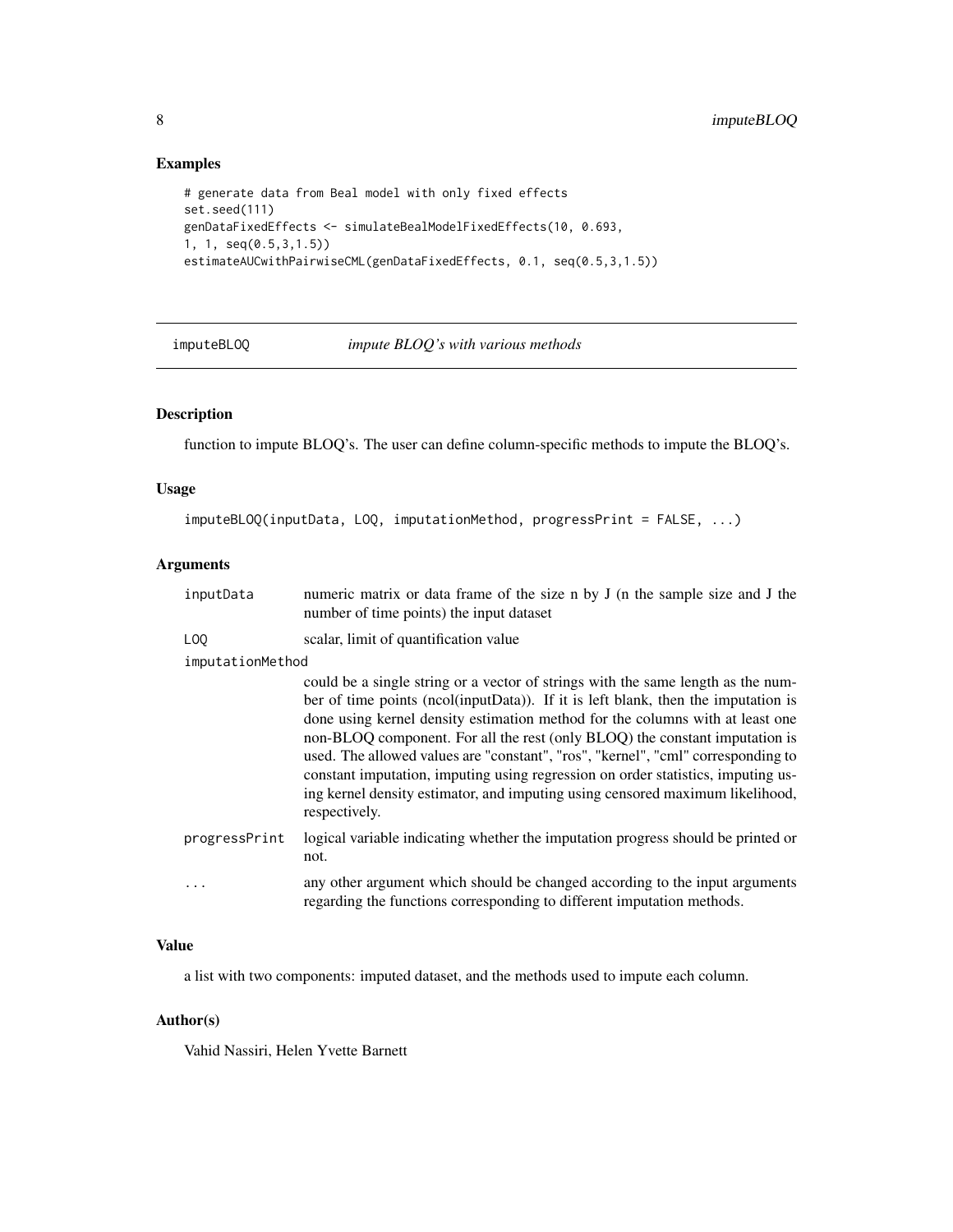# <span id="page-8-0"></span>imputeCML 9

# Examples

```
set.seed(111)
inputData <- simulateBealModelFixedEffects(10, 0.693,1, 1, seq(0.5,3,0.5))
LOO = 0.125imputeBLOQ(inputData, LOQ,
imputationMethod = c("cml", "ros", "kernel","constant", "constant", "constant"),
maxIter = 500, isMultiplicative = TRUE, constantValue = LOQ)
imputeBLOQ(inputData, LOQ, maxIter = 500, isMultiplicative = TRUE,
constantValue = L0Q/5, epsilon = 1e-04)
```
imputeCML *imputing BLOQ's using censored maximum likelihood*

# Description

function to impute BLOQ's using quantiles of a normal distribution with mean and standard error estimates using censored maximum likelihood

#### Usage

```
imputeCML(inputData, LOQ, isMultiplicative = FALSE, useSeed = runif(1),
 printCMLmessage = TRUE, CMLcontrol = NULL)
```
# Arguments

| inputData        | numeric matrix or data frame of the size n by J (n the sample size and J the<br>number of time points) the input dataset                                                |  |
|------------------|-------------------------------------------------------------------------------------------------------------------------------------------------------------------------|--|
| L <sub>00</sub>  | scalar, limit of quantification value                                                                                                                                   |  |
| isMultiplicative |                                                                                                                                                                         |  |
|                  | logical variable indicating whether an additive error model (FALSE) or a multi-<br>plicative error model (TRUE) should be used                                          |  |
| useSeed          | scalar, set a seed to make the results reproducible, default is runif(1), it is used<br>to randomly order the first imputed column (if the first column has any BLOO's) |  |
| printCMLmessage  |                                                                                                                                                                         |  |
|                  | logical variable with TRUE as default, if TRUE then messages regarding the<br>convergence status of censored log-likelihood maximization will be printed.               |  |
| CMLcontrol       | list of arguments to control convergence of maximization algorithm. It is the<br>same argument as control in the function max Lik in the R package max Lik              |  |

# Value

the imputed dataset: a numeric matrix or data frame of the size n by J (n the sample size and J the number of time points)

#### Author(s)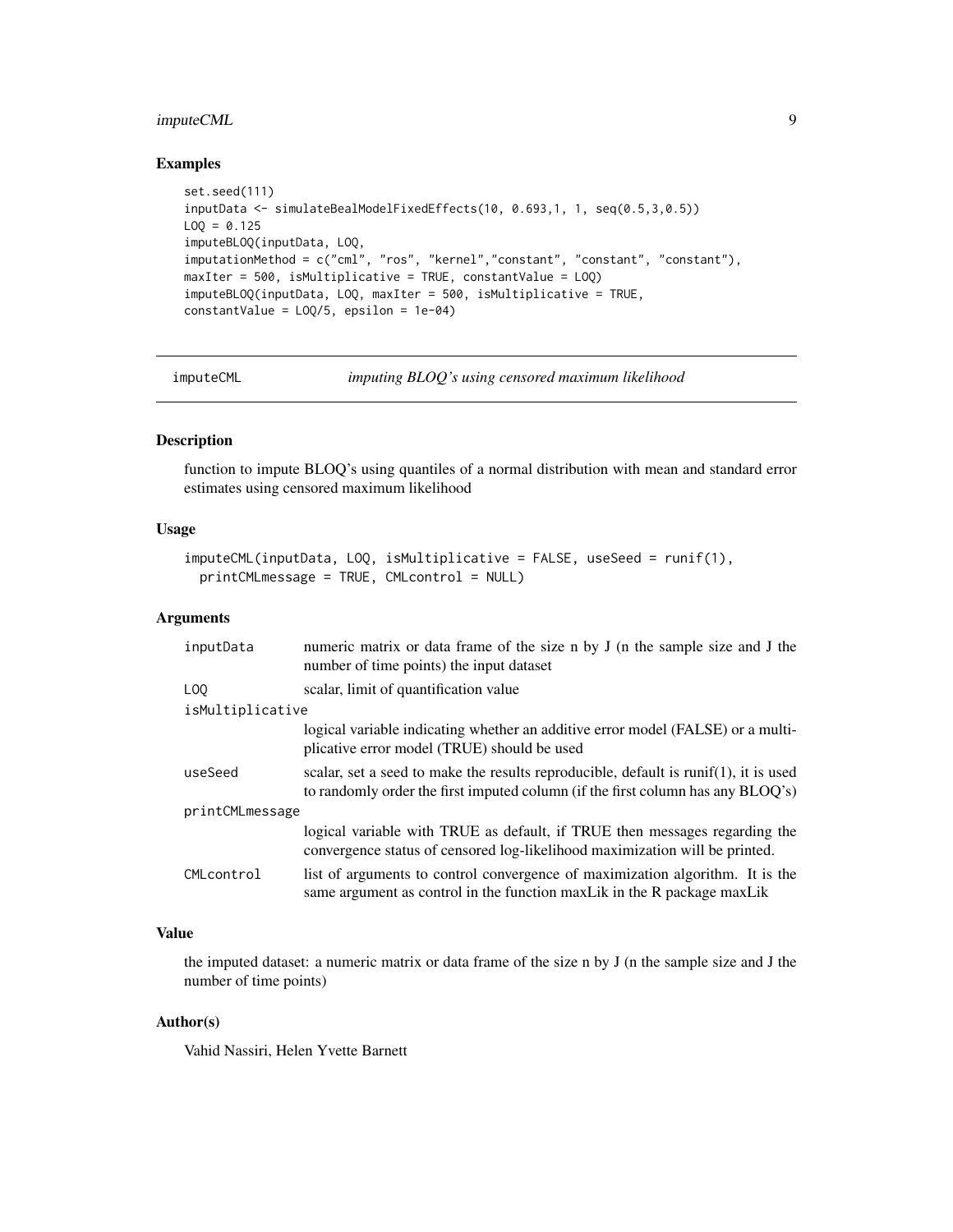# See Also

[maxLik](https://www.rdocumentation.org/packages/maxLik/versions/1.3-4/topics/maxLik)

#### Examples

```
# generate data from Beal model with only fixed effects
set.seed(111)
genDataFixedEffects <- simulateBealModelFixedEffects(10, 0.693,
1, 1, seq(0.5,3,0.5))
imputeCML(genDataFixedEffects, 0.1, FALSE, 1)
```
imputeConstant *imputing BLOQ's with a constant value*

# Description

function to impute BLOQ observations by replacing them with a constant value.

#### Usage

imputeConstant(inputData, LOQ, constantValue)

#### Arguments

| inputData     | numeric matrix or data frame of the size n by J (n the sample size and J the<br>number of time points) the input dataset |
|---------------|--------------------------------------------------------------------------------------------------------------------------|
| LOO           | scalar, limit of quantification value                                                                                    |
| constantValue | scalar, the constant value which replaces all BLOQ's, default is LOQ/2                                                   |

# Value

the imputed dataset: a numeric matrix or data frame of the size n by J (n the sample size and J the number of time points)

# Author(s)

Vahid Nassiri, Helen Yvette Barnett

```
# generate data from Beal model with only fixed effects
set.seed(111)
genDataFixedEffects <- simulateBealModelFixedEffects(10, 0.693,
1, 1, seq(0.5,3,0.5))
# replacing BLOQ's with LOQ/2
imputeConstant(genDataFixedEffects, 0.1, 0.1/2)
```
<span id="page-9-0"></span>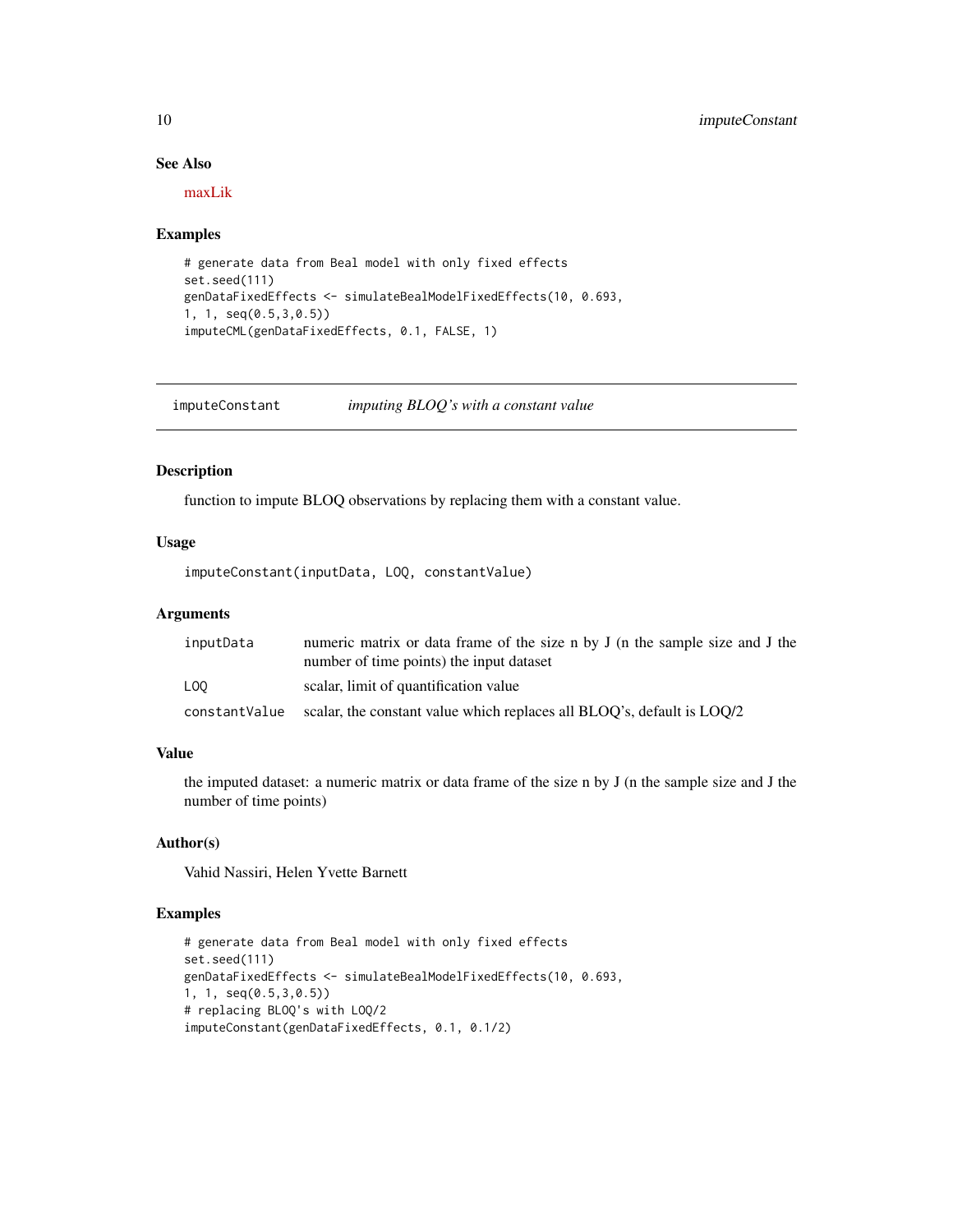<span id="page-10-0"></span>imputeKernelDensityEstimation

*imputing BLOQ's using kernel density estimation*

# Description

function to impute BLOQ observations using kernel density estimation.

# Usage

```
imputeKernelDensityEstimation(inputData, LOQ, epsilon = 1e-07,
 maxIter = 1000, useSeed = runif(1))
```
#### Arguments

| inputData       | numeric matrix or data frame of the size n by J (n the sample size and J the<br>number of time points) the input dataset                                                |
|-----------------|-------------------------------------------------------------------------------------------------------------------------------------------------------------------------|
| L <sub>00</sub> | scalar, limit of quantification value                                                                                                                                   |
| epsilon         | scalar with 1e-07 as default, the difference between two iterations which achiev-<br>ing it would stop the procedure (convergence).                                     |
| maxIter         | scalar, the maximum number of iterations with 1000 as default.                                                                                                          |
| useSeed         | scalar, set a seed to make the results reproducible, default is runif(1), it is used<br>to randomly order the first imputed column (if the first column has any BLOQ's) |

# Value

the imputed dataset: a numeric matrix or data frame of the size n by J (n the sample size and J the number of time points)

# Author(s)

Vahid Nassiri, Helen Yvette Barnett

```
# generate data from Beal model with only fixed effects
set.seed(111)
genDataFixedEffects <- simulateBealModelFixedEffects(10, 0.693,
1, 1, seq(0.5,3,0.5))
imputeKernelDensityEstimation(genDataFixedEffects, 0.1, epsilon = 1e-05)
```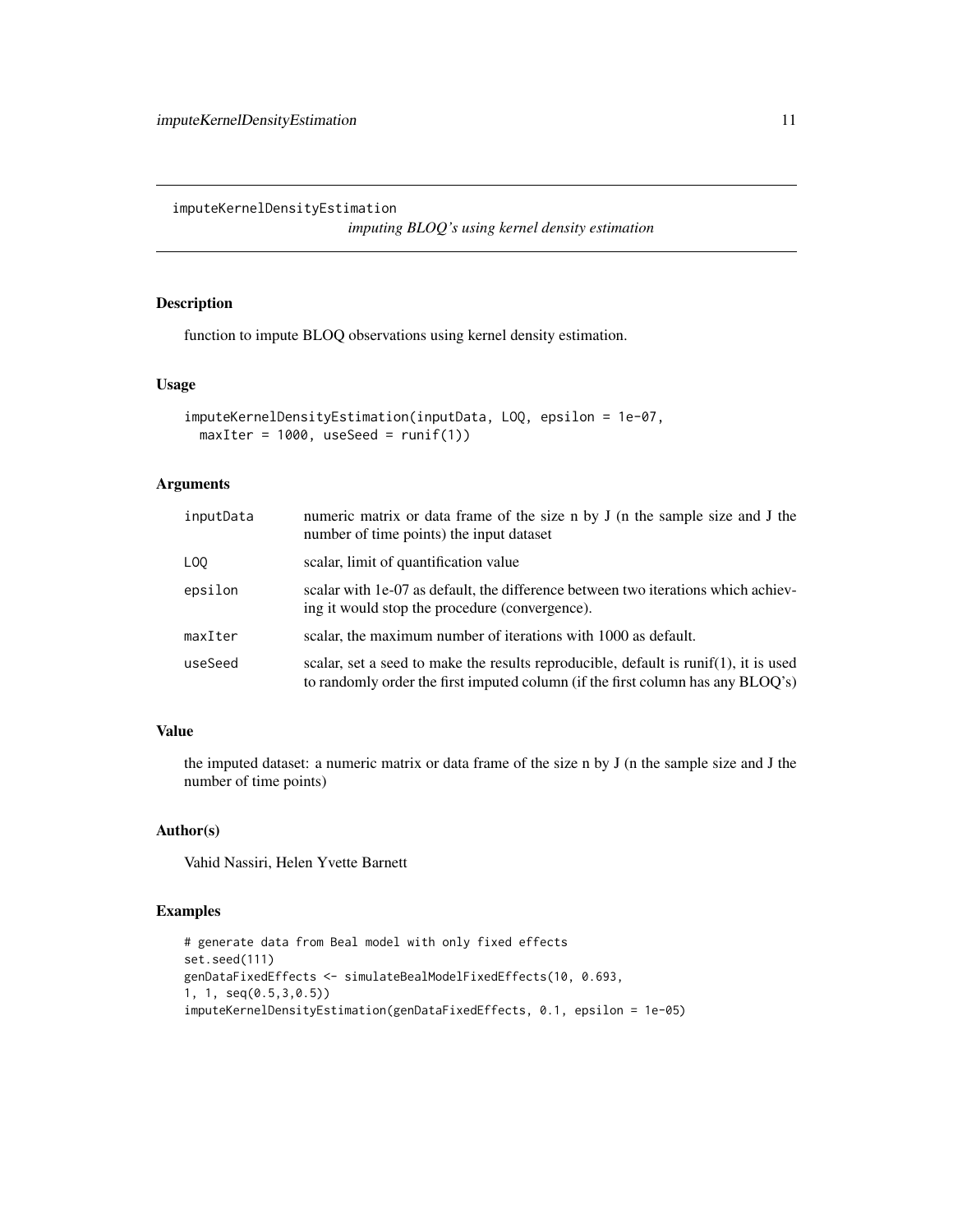<span id="page-11-0"></span>

# Description

function to impute BLOQ's with regression on order statistics (ROS) approach.

# Usage

```
imputeROS(inputData, LOQ, isMultiplicative = FALSE, useSeed = runif(1))
```
# Arguments

| inputData        | numeric matrix or data frame of the size n by J (n the sample size and J the<br>number of time points) the input dataset                                                |  |
|------------------|-------------------------------------------------------------------------------------------------------------------------------------------------------------------------|--|
| L <sub>00</sub>  | scalar limit of quantification value                                                                                                                                    |  |
| isMultiplicative |                                                                                                                                                                         |  |
|                  | logical variable indicating whether an additive error model (FALSE) or a multi-<br>plicative model (TRUE) should be used                                                |  |
| useSeed          | scalar, set a seed to make the results reproducible, default is runif(1), it is used<br>to randomly order the first imputed column (if the first column has any BLOQ's) |  |

# Value

the imputed dataset: a numeric matrix or data frame of the size n by J (n the sample size and J the number of time points)

# Author(s)

Vahid Nassiri, Helen Yvette Barnett

```
# generate data from Beal model with only fixed effects
set.seed(111)
genDataFixedEffects <- simulateBealModelFixedEffects(10, 0.693,
 1, 1, seq(0.5,3,0.5))
imputeROS(genDataFixedEffects, 0.1)
```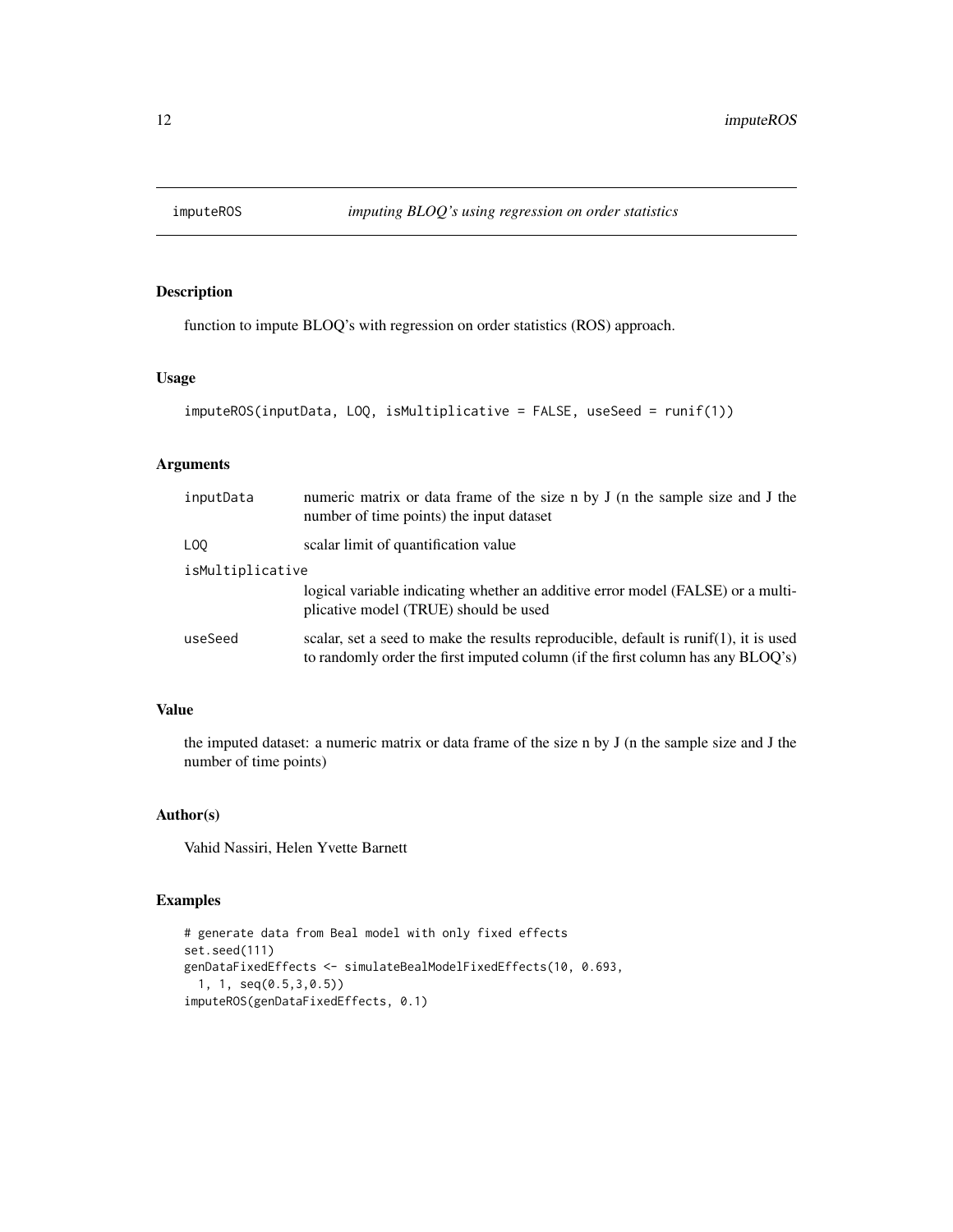<span id="page-12-0"></span>simulateBealModelFixedEffects

*simulate data from Beal model with fixed effects*

# Description

function to generate data from a Beal model with fixed effects

#### Usage

```
simulateBealModelFixedEffects(numSubjects, clearance, volumeOfDistribution,
 dose, timePoints)
```
# Arguments

| numSubjects          | scalar, number of subject which should be generated |
|----------------------|-----------------------------------------------------|
| clearance            | scalar, clearance                                   |
| volumeOfDistribution |                                                     |
|                      | scalar, volume of distribution                      |
| dose                 | scalar, dose                                        |
| timePoints           | vector of time points                               |

#### Details

The model used to generate data at time t is as follows

$$
y(t) = C(t) \exp(e(t)),
$$

where  $C(t)$ , the PK-model, is defined as follows:

$$
C(t) = \frac{\text{dose}}{V_d} \exp\left(CL.t\right),\,
$$

with  $V_d$  the volume of distribution and CL as clearance. The error model is consdiered as  $e(t) \sim$  $N(0, h(t))$ , with:

$$
h(t) = 0.03 + 0.165 \frac{C(t)^{-1}}{C(1.5)^{-1} + C(t)^{-1}}
$$

### Value

generated sample with numSubjects as the number of rows and length of timePoints as the number of columns

#### Author(s)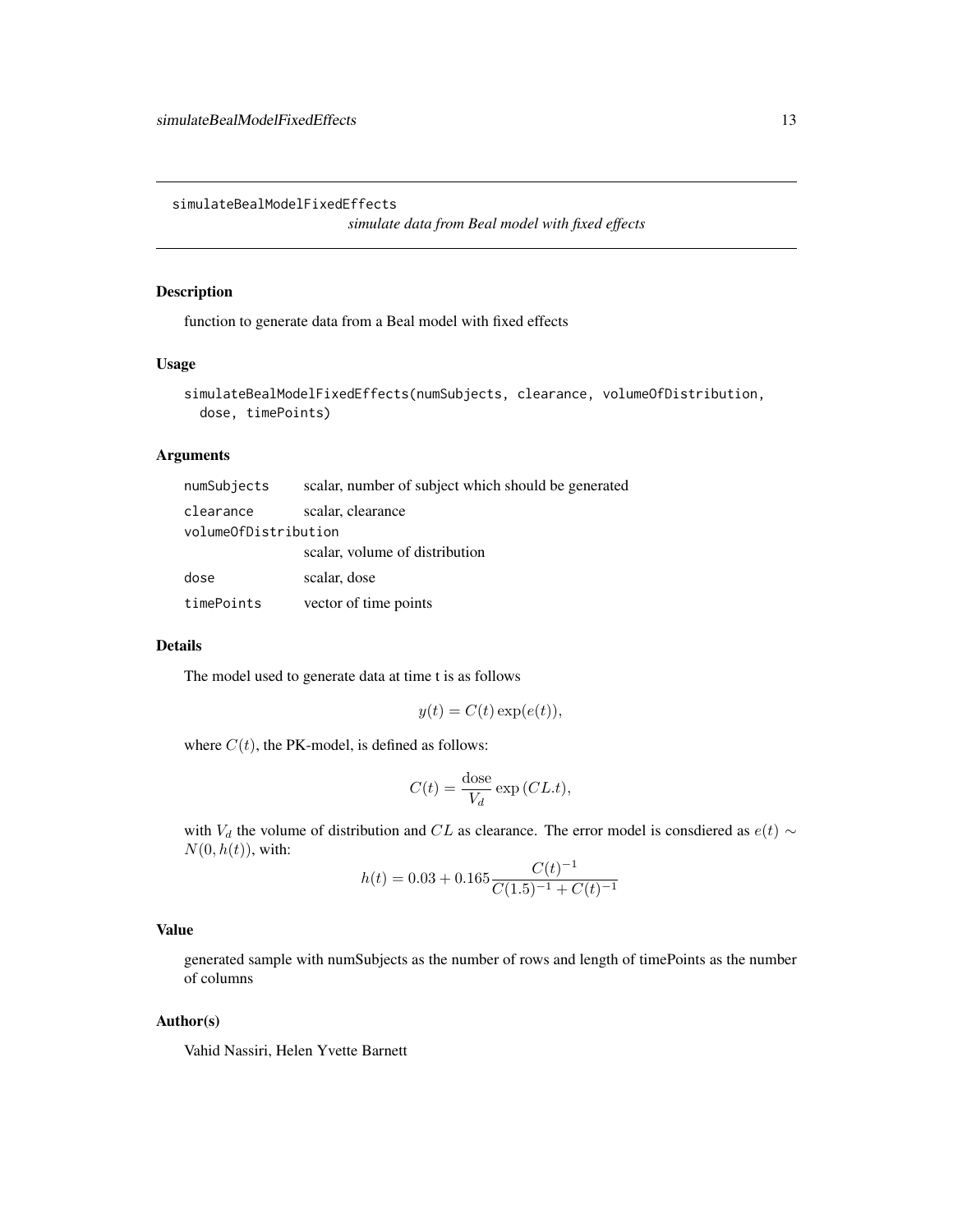# <span id="page-13-0"></span>See Also

Beal S. L., Ways to fit a PK model with some data below the quantification limit, Journal of Pharmacokinetics and Pharmacodynamics, 2001;28(5):481–504.

# Examples

```
set.seed(111)
simulateBealModelFixedEffects(10, 0.693,
  1, 1, seq(0.5,3,0.5))
```
simulateBealModelMixedEffects

*simulate data from Beal model with fixed and random effects*

#### Description

function to generate data from a Beal model with fixed effects

# Usage

```
simulateBealModelMixedEffects(numSubjects, clearance, volumeOfDistribution,
 dose, varCompClearance, varCompVolumeOfDistribution, timePoints)
```
#### Arguments

| numSubjects                 | scalar, number of subject which should be generated                                      |  |
|-----------------------------|------------------------------------------------------------------------------------------|--|
| clearance                   | scalar, clearance                                                                        |  |
| volumeOfDistribution        |                                                                                          |  |
|                             | scalar, volume of distribution                                                           |  |
| dose                        | scalar, dose                                                                             |  |
| varCompClearance            |                                                                                          |  |
|                             | scalar, standard error of the normal distribution generating clearance                   |  |
| varCompVolumeOfDistribution |                                                                                          |  |
|                             | scalar, standard error of the normal distribution generating volume of distribu-<br>tion |  |
| timePoints                  | vector of time points                                                                    |  |

#### Details

The model used to generate data at time t is as follows

$$
y(t) = C(t) \exp(e(t)),
$$

where  $C(t)$ , the PK-model, is defined as follows:

$$
C(t) = \frac{\text{dose}}{V_d} \exp(CL.t),
$$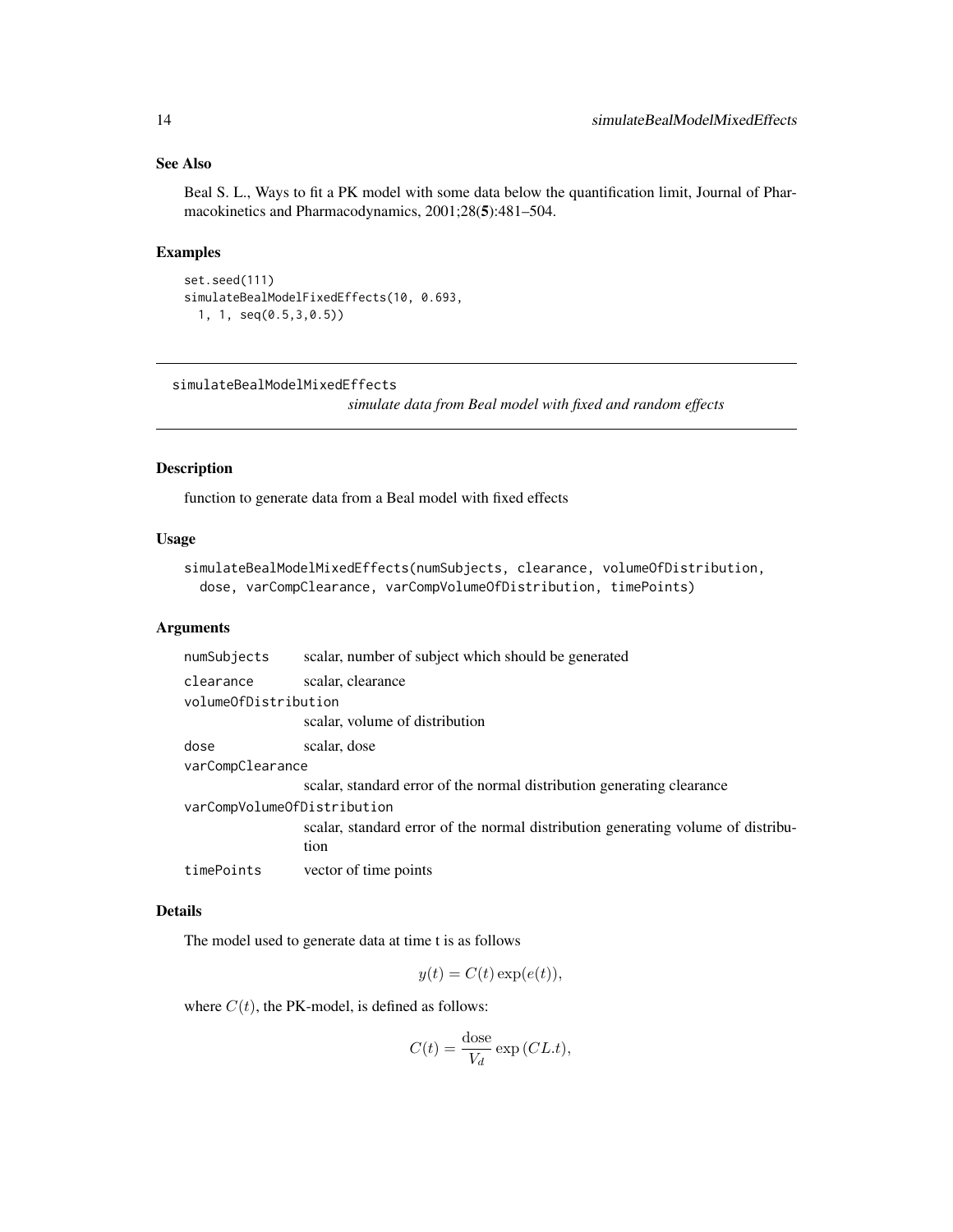# simulateBealModelMixedEffects 15

with  $V_d$  the volume of distribution and CL as clearance. The error model is consdiered as  $e(t) \sim$  $N(0, h(t))$ , with:

$$
h(t) = 0.03 + 0.165 \frac{C(t)^{-1}}{C(1.5)^{-1} + C(t)^{-1}}.
$$

For the mixed effects model,  $CL = CL \exp(\eta_1)$ , and  $V_d = V_d \exp(\eta_2)$ , where  $\eta_1 \sim N(0, w_1^2)$  and  $\eta_1 \sim N(0, w_2^2)$ . Note that  $w_1$  and  $w_2$  are specified by *varCompClearance*, and *varCompVolume*-*OfDistribution* in the arguments, respectively.

# Value

generated sample with numSubjects as the number of rows and length of timePoints as the number of columns

#### Author(s)

Vahid Nassiri, Helen Yvette Barnett

# See Also

Beal S. L., Ways to fit a PK model with some data below the quantification limit, Journal of Pharmacokinetics and Pharmacodynamics, 2001;28(5):481–504.

```
set.seed(111)
simulateBealModelMixedEffects(10, 0.693,
1, 1, 0.2,0.2, seq(0.5,3,0.5))
```